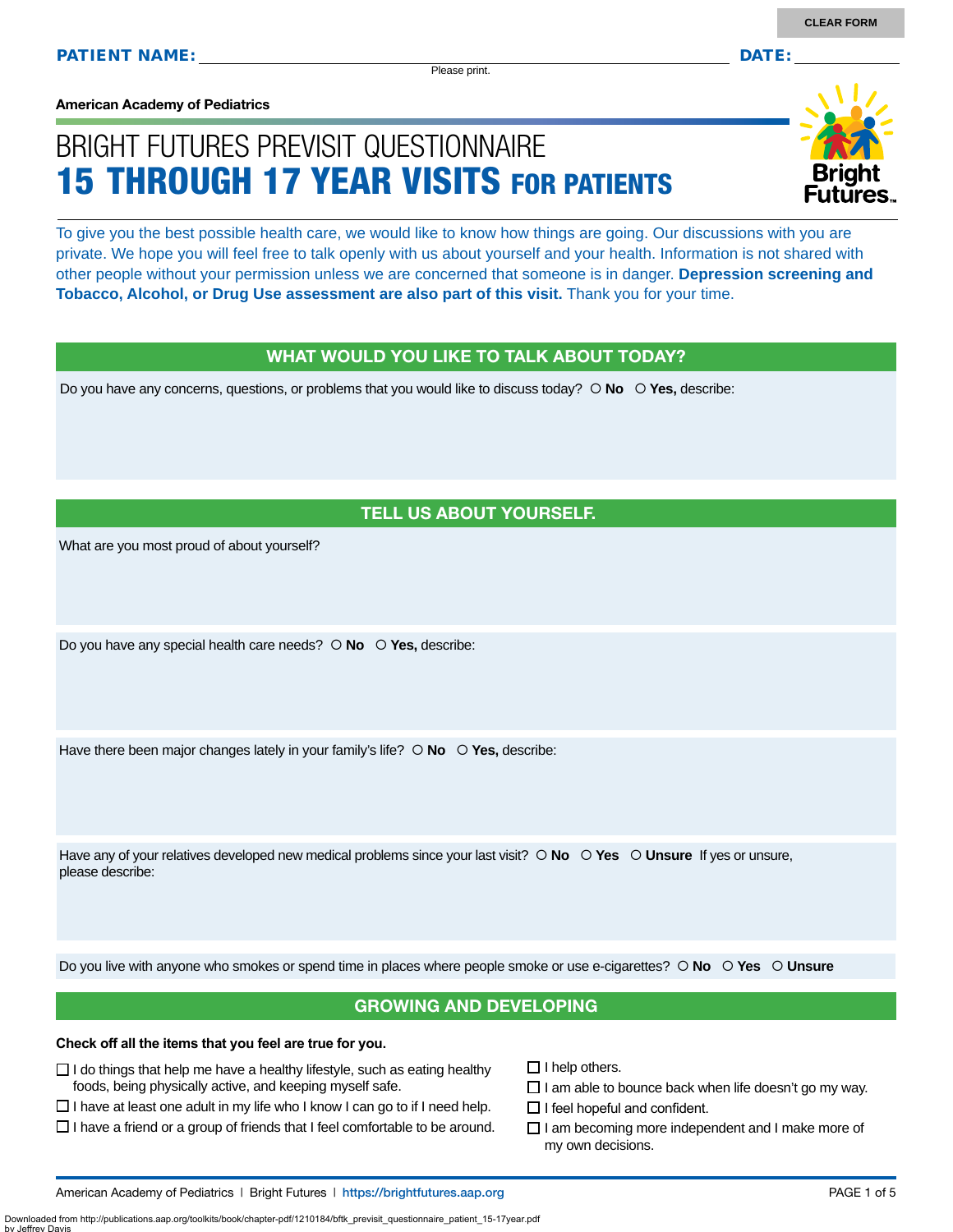### 15 THROUGH 17 YEAR VISITS FOR PATIENTS

### RISK ASSESSMENT

|                                                                            | Does your diet include iron-rich foods, such as meat, iron-fortified cereals, or beans?                                                                                                                | O Yes  | O No  | O Unsure |
|----------------------------------------------------------------------------|--------------------------------------------------------------------------------------------------------------------------------------------------------------------------------------------------------|--------|-------|----------|
|                                                                            | Do you eat a vegetarian diet (do not eat red meat, chicken, fish, or seafood)?                                                                                                                         | O No   | O Yes | O Unsure |
|                                                                            | If you are a vegetarian (do not eat red meat, chicken, fish, or seafood), do you take an iron<br>supplement?                                                                                           | O Yes  | O No  | O Unsure |
| Anemia                                                                     | Have you ever been diagnosed as having iron deficiency anemia?                                                                                                                                         | $O$ No | O Yes | O Unsure |
|                                                                            | Does your family ever struggle to put food on the table?                                                                                                                                               | O No   | O Yes | O Unsure |
| For females: Do you have excessive menstrual bleeding or other blood loss? |                                                                                                                                                                                                        | O No   | O Yes | O Unsure |
|                                                                            | For females: Does your period last more than 5 days?                                                                                                                                                   | O No   | O Yes | O Unsure |
|                                                                            | Do you have parents, grandparents, or aunts or uncles who have had a stroke or heart<br>problem before age 55 (males) or 65 (females)?                                                                 | O No   | O Yes | O Unsure |
| <b>Dyslipidemia</b>                                                        | Do you have a parent with an elevated blood cholesterol level (240 mg/dL or higher) or who<br>is taking cholesterol medication?                                                                        | O No   | O Yes | O Unsure |
|                                                                            | Do you smoke cigarettes or use e-cigarettes?                                                                                                                                                           | O No   | O Yes | O Unsure |
| <b>Oral health</b>                                                         | Does your primary water source contain fluoride?                                                                                                                                                       | O Yes  | O No  | O Unsure |
|                                                                            | Have you ever had sex, including intercourse or oral sex?<br>IF NO, SKIP TO THE NEXT SECTION (HIV).                                                                                                    | O No   | O Yes | O Unsure |
|                                                                            | Are you having unprotected sex?                                                                                                                                                                        | O No   | O Yes | O Unsure |
| <b>Sexually</b>                                                            | Are you having sex with multiple partners or anonymous partners?                                                                                                                                       | O No   | O Yes | O Unsure |
| transmitted                                                                | Are you or any of your past or current sexual partners bisexual?                                                                                                                                       | O No   | O Yes | O Unsure |
| infections/<br><b>HIV</b>                                                  | Have you ever been treated for a sexually transmitted infection?                                                                                                                                       | O No   | O Yes | O Unsure |
|                                                                            | Have any of your past or current sex partners been infected with HIV or used injection drugs?                                                                                                          | O No   | O Yes | O Unsure |
|                                                                            | Do you trade sex for money or drugs or have sex partners who do?                                                                                                                                       | O No   | O Yes | O Unsure |
|                                                                            | For males: Have you ever had sex with other males?                                                                                                                                                     | O No   | O Yes | O Unsure |
| <b>HIV</b>                                                                 | Do you now use or have you ever used injection drugs?                                                                                                                                                  | O No   | O Yes | O Unsure |
|                                                                            | Are you infected with HIV?                                                                                                                                                                             | O No   | O Yes | O Unsure |
| <b>Tuberculosis</b>                                                        | Were you or was any household member born in, or has he or she traveled to, a country<br>where tuberculosis is common (this includes countries in Africa, Asia, Latin America, and<br>Eastern Europe)? | O No   | O Yes | O Unsure |
|                                                                            | Have you had close contact with a person who has tuberculosis disease or who has had a<br>positive tuberculosis test result?                                                                           | O No   | O Yes | O Unsure |
|                                                                            | Do you have concerns about your vision?                                                                                                                                                                | O No   | O Yes | O Unsure |
| <b>Vision</b>                                                              | Have you ever failed a school vision screening test?                                                                                                                                                   | O No   | O Yes | O Unsure |
|                                                                            | Do you have trouble with near or far vision?                                                                                                                                                           | O No   | O Yes | O Unsure |
|                                                                            | Do you tend to squint?                                                                                                                                                                                 | O No   | O Yes | O Unsure |

### ANTICIPATORY GUIDANCE

#### How are things going for you and your family?

### HOW YOU ARE DOING

| Interpersonal Violence (Fighting and Bullying)                             |               |             |        |  |
|----------------------------------------------------------------------------|---------------|-------------|--------|--|
| Do you feel safe at home?                                                  | O Yes         | O Sometimes | $O$ No |  |
| Do you feel safe at school and getting to and from school?                 | O Yes         | O Sometimes | $O$ No |  |
| Have you been bullied in person, on the Internet, or through social media? | $\bigcirc$ No | O Sometimes | O Yes  |  |
| Do you have ways that help you deal with feeling angry?                    | O Yes         | O Sometimes | $O$ No |  |
| Have you been in a fight in the past 12 months?                            | $O$ No        | O Sometimes | O Yes  |  |

American Academy of Pediatrics | Bright Futures | https:/[/brightfutures.aap.org](https://brightfutures.aap.org/Pages/default.aspx) **PAGE 2 of 5** PAGE 2 of 5

Downloaded from http://publications.aap.org/toolkits/book/chapter-pdf/1210184/bftk\_previsit\_questionnaire\_patient\_15-17year.pdf by Jeffrey D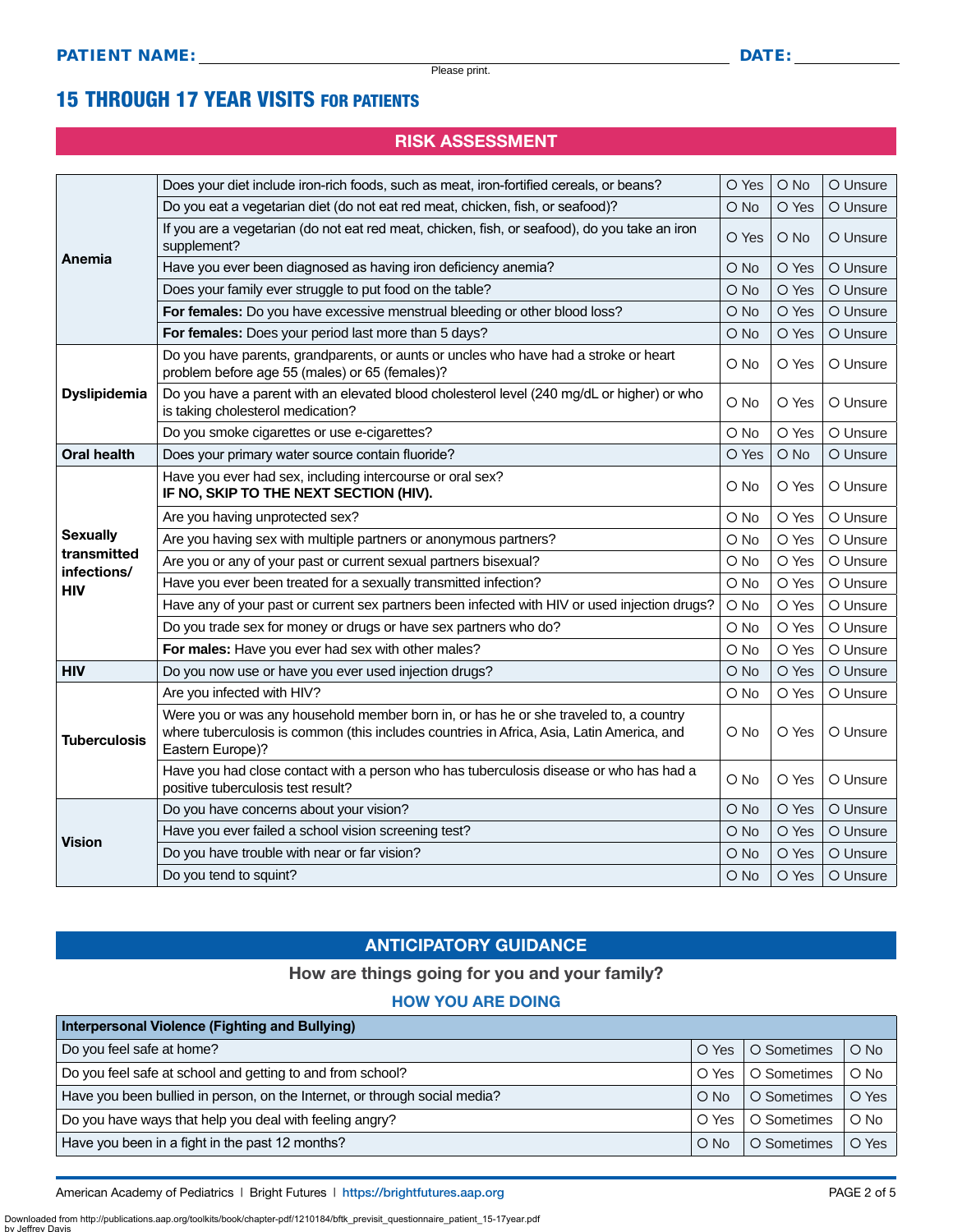Please print.

### 15 THROUGH 17 YEAR VISITS FOR PATIENTS

#### HOW YOU ARE DOING (*CONTINUED*)

| Interpersonal Violence (Fighting and Bullying) (continued)                                                                |        |             |        |  |  |
|---------------------------------------------------------------------------------------------------------------------------|--------|-------------|--------|--|--|
| Have you ever carried a weapon to school?                                                                                 | $O$ No | O Sometimes | O Yes  |  |  |
| Do you belong to a gang or know anyone in a gang?                                                                         | O No   | O Sometimes | O Yes  |  |  |
| Have you ever been touched in a sexual way that made you feel uncomfortable?                                              | $O$ No | O Sometimes | O Yes  |  |  |
| Have you ever been forced or pressured to do something sexual you didn't want to do?                                      | O No   | O Sometimes | O Yes  |  |  |
| Have you ever been in a relationship with someone who threatened or hurt you?                                             | $O$ No | O Sometimes | O Yes  |  |  |
| <b>Food Security and Living Situation</b>                                                                                 |        |             |        |  |  |
| In the past 12 months, have you had trouble having enough food to eat or have concerns that you might<br>not have enough? | O No   | O Sometimes | O Yes  |  |  |
| <b>Alcohol and Drugs</b>                                                                                                  |        |             |        |  |  |
| Is there anyone in your life whose tobacco, alcohol, or drug use concerns you?                                            | $O$ No | O Sometimes | O Yes  |  |  |
| <b>Connectedness With Family and Peers</b>                                                                                |        |             |        |  |  |
| Do you get along with your family?                                                                                        | O Yes  | O Sometimes | O No   |  |  |
| Does your family do things together?                                                                                      | O Yes  | O Sometimes | O No   |  |  |
| Do you follow your family rules and limits?                                                                               | O Yes  | O Sometimes | $O$ No |  |  |
| Do you get along with your friends and others at school?                                                                  | O Yes  | O Sometimes | O No   |  |  |
| <b>Connectedness With Community</b>                                                                                       |        |             |        |  |  |
| Do you have interests outside of school?                                                                                  | O Yes  | O Sometimes | O No   |  |  |
| Do you do things you are good at or that you are proud of?                                                                | O Yes  | O Sometimes | O No   |  |  |
| <b>School Performance</b>                                                                                                 |        |             |        |  |  |
| Have you missed more than 2 days of school in any month?                                                                  | O No   | O Sometimes | O Yes  |  |  |
| Are you doing well in school?                                                                                             | O Yes  | O Sometimes | O No   |  |  |
| Are you having any problems in school?                                                                                    | O No   | O Sometimes | O Yes  |  |  |
| Do you have plans for what you will do after high school?                                                                 | O Yes  | O Sometimes | $O$ No |  |  |
| <b>Coping With Stress and Decision-making</b>                                                                             |        |             |        |  |  |
| Do you have ways to deal with stress?                                                                                     | O Yes  | O Sometimes | $O$ No |  |  |
| Do you worry or feel stressed out much of the time?                                                                       | O No   | O Sometimes | O Yes  |  |  |
| <b>YOUR DAILY LIFE</b>                                                                                                    |        |             |        |  |  |

| <b>Healthy Teeth</b>                                                             |               |             |               |  |  |  |
|----------------------------------------------------------------------------------|---------------|-------------|---------------|--|--|--|
| Do you brush your teeth twice a day?                                             | O Yes         | O Sometimes | $\bigcirc$ No |  |  |  |
| Do you floss once a day?                                                         | O Yes         | O Sometimes | O No          |  |  |  |
| Do you see the dentist twice a year?                                             | O Yes         | O Sometimes | $\bigcirc$ No |  |  |  |
| Do you chew gum or tobacco?                                                      | O No          | O Sometimes | O Yes         |  |  |  |
| If you play contact sports, do you wear a mouth guard?                           | O Yes         | O Sometimes | $\bigcirc$ No |  |  |  |
| <b>Body Image</b>                                                                |               |             |               |  |  |  |
| Do you have any concerns about your weight?                                      | $O$ No        | O Sometimes | O Yes         |  |  |  |
| Are you currently doing anything to try to gain or lose weight?                  | O No          | O Sometimes | O Yes         |  |  |  |
| Have you ever been teased because of your weight?                                | $\bigcirc$ No | O Sometimes | O Yes         |  |  |  |
| <b>Healthy Eating</b>                                                            |               |             |               |  |  |  |
| Do you have access to healthy food options?                                      | O Yes         | O Sometimes | $\bigcirc$ No |  |  |  |
| Do you eat fruits and vegetables every day?                                      | O Yes         | O Sometimes | $\circ$ No    |  |  |  |
| Do you have milk, yogurt, cheese, or other foods that contain calcium every day? | O Yes         | O Sometimes | $\bigcirc$ No |  |  |  |
| Do you drink juice, soda, sports drinks, or energy drinks?                       | O No          | O Sometimes | O Yes         |  |  |  |

by Jeffrey D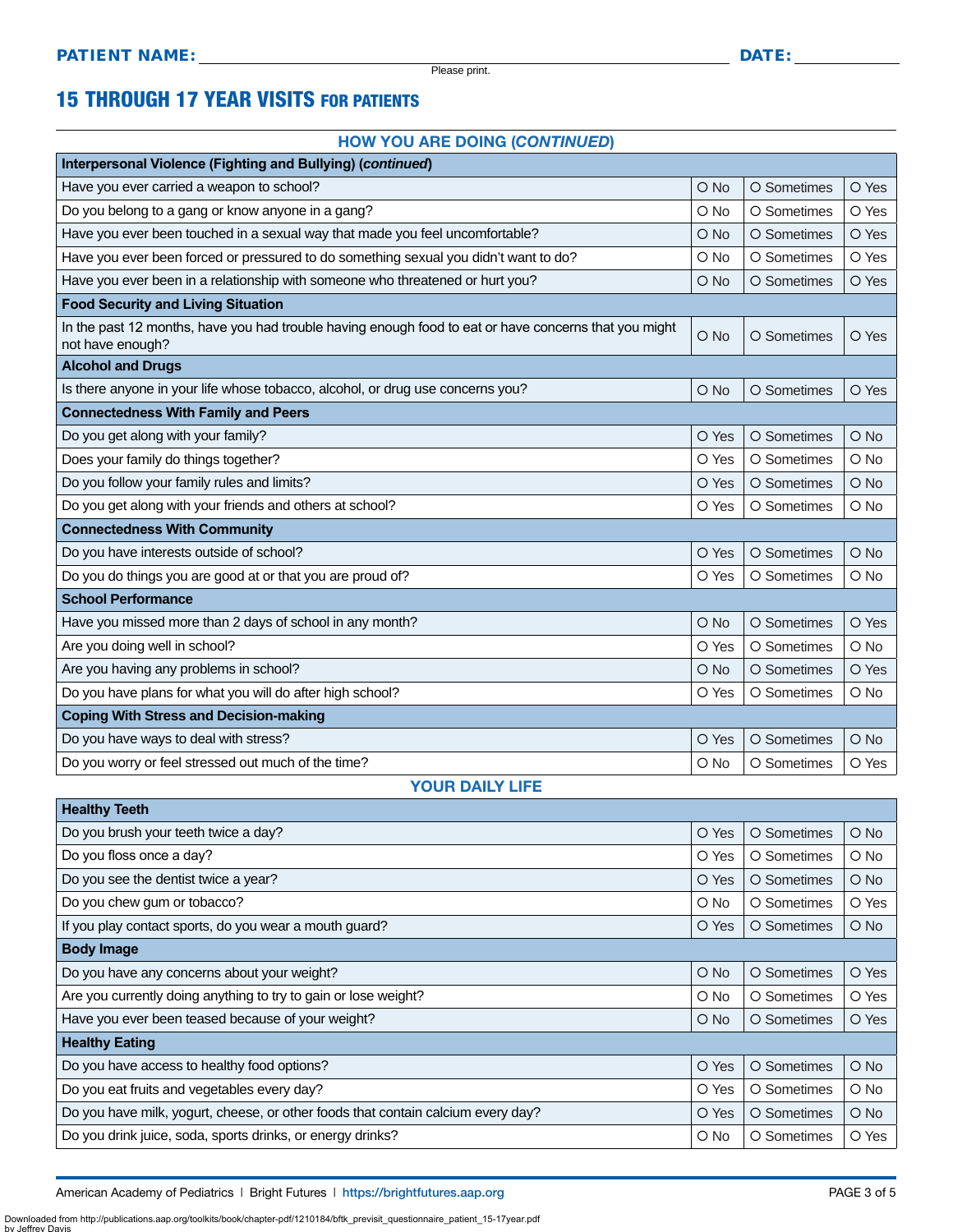$\overline{\phantom{a}}$ 

Please print.

### 15 THROUGH 17 YEAR VISITS FOR PATIENTS

### YOUR DAILY LIFE (*CONTINUED*)

| <b>Healthy Eating (continued)</b>                                                                                                                |               |             |        |
|--------------------------------------------------------------------------------------------------------------------------------------------------|---------------|-------------|--------|
| Do you ever skip meals?                                                                                                                          | $O$ No        | O Sometimes | O Yes  |
| Do you eat meals together with your family?                                                                                                      | O Yes         | O Sometimes | O No   |
| <b>Physical Activity and Sleep</b>                                                                                                               |               |             |        |
| Are you physically active at least 1 hour every day? This includes running, playing sports, or doing<br>physically active things with friends.   | O Yes         | O Sometimes | $O$ No |
| How much time every day do you spend watching TV, playing video games, or using computers, tablets,<br>or smartphones (not counting schoolwork)? | hours         |             |        |
| Do you get 8 or more hours of sleep each night?                                                                                                  | O Yes         | O Sometimes | $O$ No |
| Do you have trouble sleeping at night or waking up in the morning?                                                                               | $\bigcirc$ No | O Sometimes | O Yes  |
| VAUR FUATIOUS USELL                                                                                                                              |               |             |        |

### YOUR EMOTIONAL WELL-BEING

| <b>Mood and Mental Health</b>                                            |               |                     |        |  |
|--------------------------------------------------------------------------|---------------|---------------------|--------|--|
| Do you harm yourself, such as by cutting, hitting, or pinching yourself? | $O$ No        | O Sometimes         | O Yes  |  |
| <b>Sexuality</b>                                                         |               |                     |        |  |
| Have you talked with your parents about dating and sex?                  |               | O Yes   O Sometimes | $O$ No |  |
| Do you have any questions about your gender identity?                    | $\bigcirc$ No | O Sometimes         | O Yes  |  |

#### HEALTHY BEHAVIOR CHOICES

| <b>Romantic Relationships and Sexual Activity</b>                                                               |      |               |             |               |
|-----------------------------------------------------------------------------------------------------------------|------|---------------|-------------|---------------|
| If you have been in romantic relationships, have you always felt safe and respected?                            | O NA | O Yes         | O Sometimes | $\bigcirc$ No |
| Have you ever had sex, including oral, vaginal, or anal sex?                                                    |      | O No          | O Sometimes | O Yes         |
| If no, skip to the next section.                                                                                |      |               |             |               |
| Are you currently having sex, including oral sex, with anyone?                                                  |      | $\bigcirc$ No | O Sometimes | O Yes         |
| Have you had multiple partners in the past year?                                                                |      | $\circ$ No    | O Sometimes | O Yes         |
| Do you and your partner use condoms every time?                                                                 |      | O Yes         | O Sometimes | $\bigcirc$ No |
| Do you and your partner always use another form of birth control along with a condom?                           |      | O Yes         | O Sometimes | $O$ No        |
| Are you aware of emergency contraception?                                                                       |      | O Yes         | O Sometimes | $O$ No        |
| <b>Tobacco, E-cigarettes, Alcohol, and Prescription or Street Drugs</b>                                         |      |               |             |               |
| Have you ever smoked cigarettes or used e-cigarettes?                                                           |      | $O$ No        | O Sometimes | O Yes         |
|                                                                                                                 |      |               |             |               |
| Have you ever drunk alcohol?                                                                                    |      | $\circ$ No    | O Sometimes | O Yes         |
| Have you ever used drugs, including marijuana or street drugs?                                                  |      | $\bigcirc$ No | O Sometimes | O Yes         |
| Have you ever taken prescription drugs that were not given to you for a medical condition?                      |      | $\circ$ No    | O Sometimes | O Yes         |
| <b>Acoustic Trauma</b>                                                                                          |      |               |             |               |
| Do you use earplugs or sound-canceling headphones to protect your hearing around loud noises or at<br>concerts? |      | O Yes         | O Sometimes | $\bigcirc$ No |

### STAYING SAFE

| <b>Seat Belt and Helmet Use</b>                                                                                 |      |       |             |        |
|-----------------------------------------------------------------------------------------------------------------|------|-------|-------------|--------|
| Do you always wear a lap and shoulder seat belt?                                                                |      | O Yes | O Sometimes | $O$ No |
| Do you always wear a helmet to protect your head when you are biking, skateboarding, or skating?                |      | O Yes | O Sometimes | $O$ No |
| Do you always wear a life jacket when you do water sports?                                                      |      | O Yes | O Sometimes | $O$ No |
| If you have started driving, do you follow the safety rules for young drivers?                                  |      | O Yes | O Sometimes | $O$ No |
| Do you have someone you can call for a ride if you feel unsafe driving yourself or riding with<br>someone else? | O NA | O Yes | O Sometimes | $O$ No |